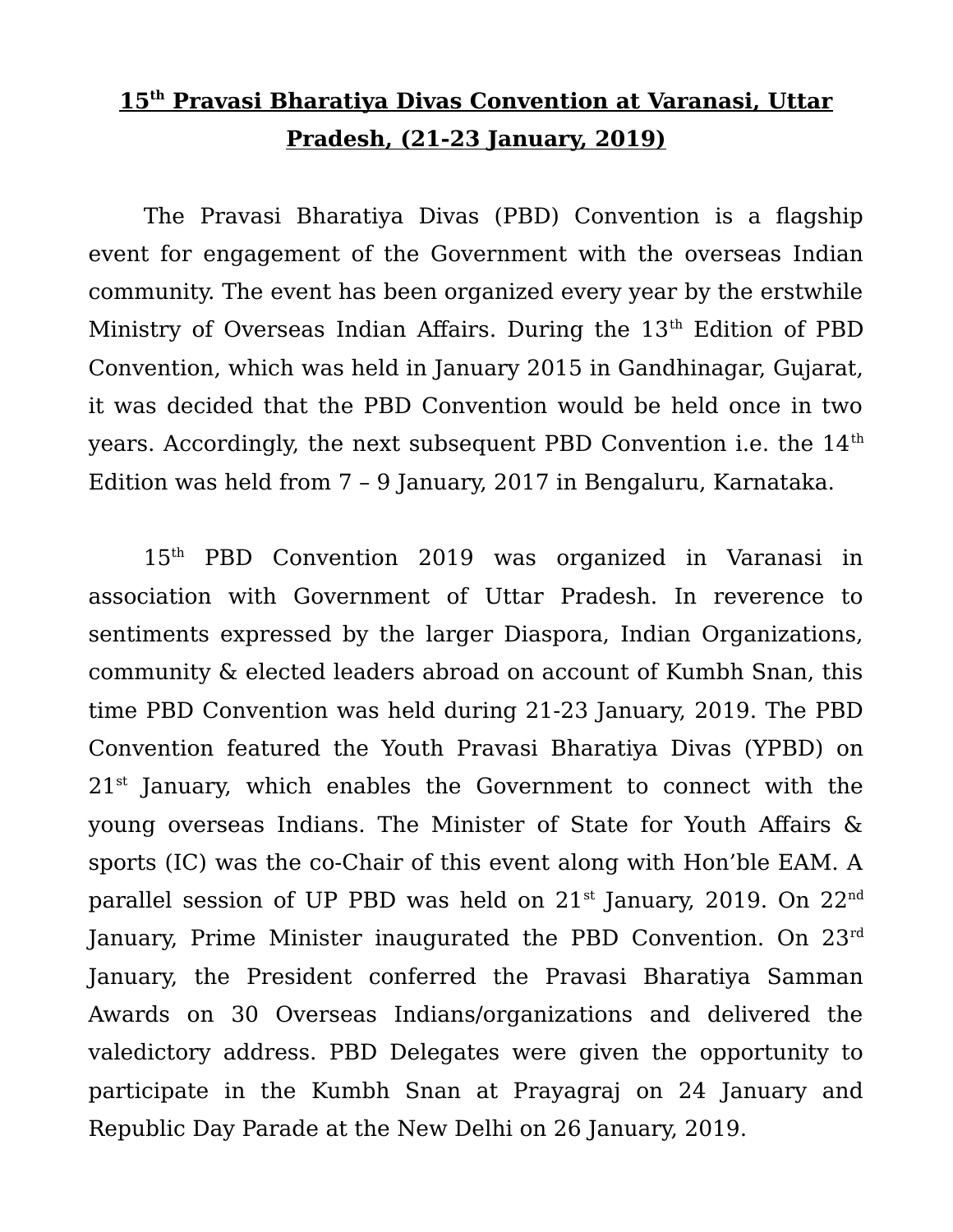The Prime Minister of Mauritius Shri Pravind Kumar Jugnauth accepted our invitation to be the Chief Guest for the PBD Convention. There is a tradition of Indian origin leaders or prominent persons being invited as the Chief Guest. On  $21<sup>st</sup>$  January at the YPBD, Shri Himanshu Gulati, Member of Parliament, Norway was the Special Guest. Shri Kanwaljit Singh Bakshi, Member of Parliament, New Zealand was the Guest of Honour for the Youth PBD. In addition, there was participation of high rank dignitaries from all over the globle.

The theme of the PBD Convention in 2019 was 'Role of Indian Diaspora in building a New India'. Under this theme, there was 7 Plenary Sessions held over three days at which overseas Indians and domain experts from within India participated. Ministry had also invited overseas Indians, domain experts and resident Indians who are well versed with the subjects to be covered in the Plenary Sessions at the PBD Convention.

The complete Programme details of the  $15<sup>th</sup>$  Pbd Convention is placed below: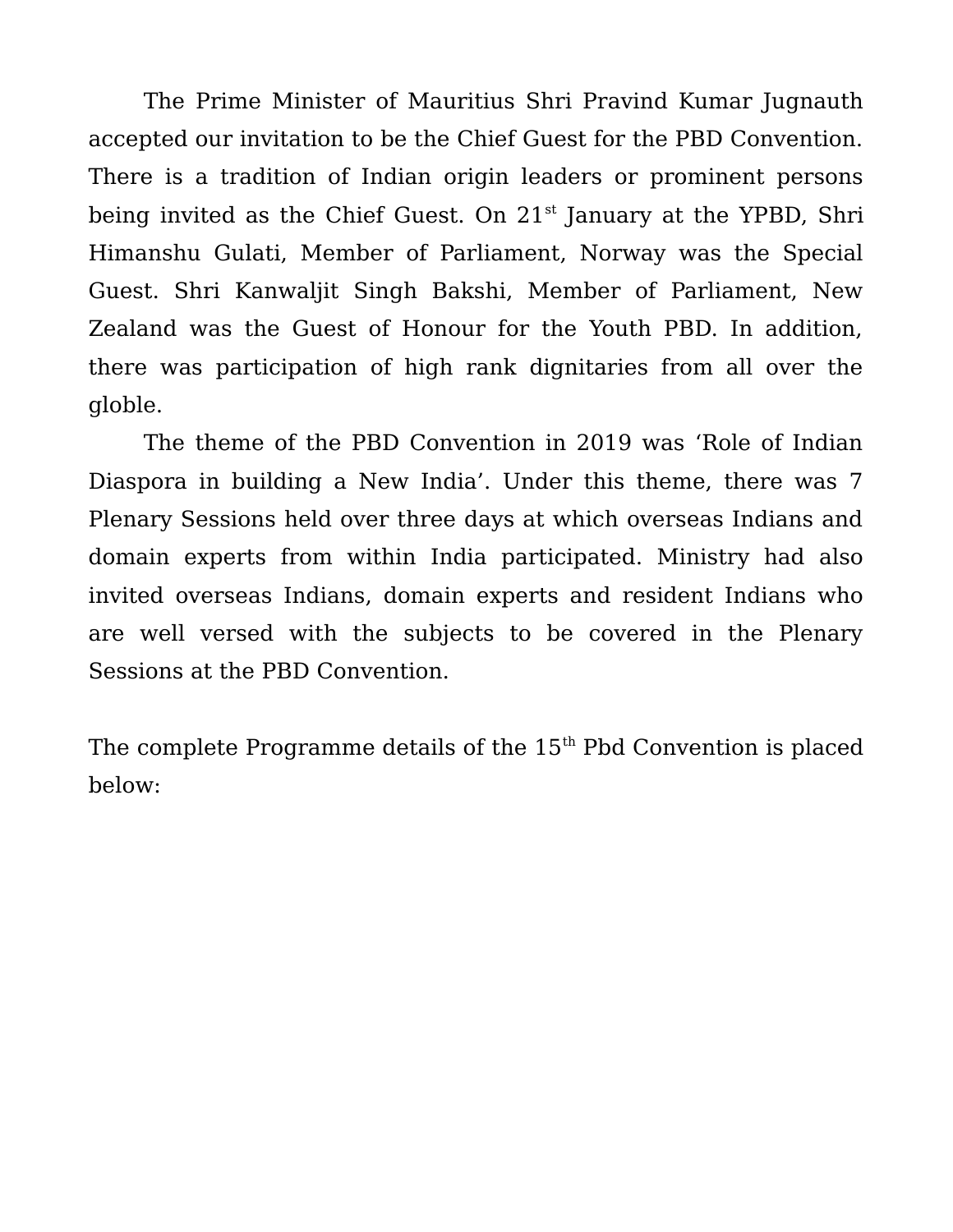## **Programme for PBD 2019 held on 21-23 January, 2019 at Varanasi, Uttar Pradesh**

**\*\*\*\*\***

#### **21 January 2019 – Monday**

#### **Youth Pravasi Bharatiya Divas**

| Time           | <b>Session/Programme</b>                                                        | <u>Venue</u>           |
|----------------|---------------------------------------------------------------------------------|------------------------|
| 0920           | All delegates to be seated                                                      | Trade                  |
| 0930 hrs       | <b>Lighting of Lamp</b>                                                         | Facilitation<br>Centre |
| 0931-0935      | <b>Welcome Remarks</b> by Shri<br>Dnyaneshwar                                   |                        |
| hrs            | Mulay, Secretary (OIA&CPV),<br>Ministry<br>of<br><b>External Affairs</b>        |                        |
| 0935-0950      | <b>Address</b> by Shri Rajyavardhan Singh Rathore,                              |                        |
| hrs            | Minister of State (Independent Charge) for Youth<br><b>Affairs and Sports</b>   |                        |
| 0950-          | Address by Shri Yogi Adityanath, Chief Minister                                 |                        |
| <b>1005hrs</b> | of Uttar Pradesh                                                                |                        |
| 1005-1015      | <b>Address</b> by Special Guest H.E. Mr. Himanshu                               |                        |
| hrs            | Gulati, Member of Parliament, Norway                                            |                        |
| 1015-          | <b>Address</b> by Guest of Honour H.E. Mr. Kanwaljit                            |                        |
| <b>1025hrs</b> | Singh Bakshi, Member of Parliament, New<br>Zealand                              |                        |
| 1025-1045      | Inaugural Address by Smt. Sushma Swaraj,                                        |                        |
| hrs            | <b>Minister for External Affairs</b>                                            |                        |
| 1045-1050      | Vote of Thanks by Smt. Upma Chawdhry,                                           |                        |
| hrs            | Secretary, Department of Youth Affairs, Ministry<br>of Youth Affairs and Sports |                        |
| 1050-1130      | <b>Tea Break</b>                                                                |                        |
| hrs            |                                                                                 |                        |
| 1130-1300      | Plenary Session I: Engagement with younger                                      | Trade                  |
| hrs            | members of Indian Diaspora                                                      | Facilitation           |
|                |                                                                                 | Centre                 |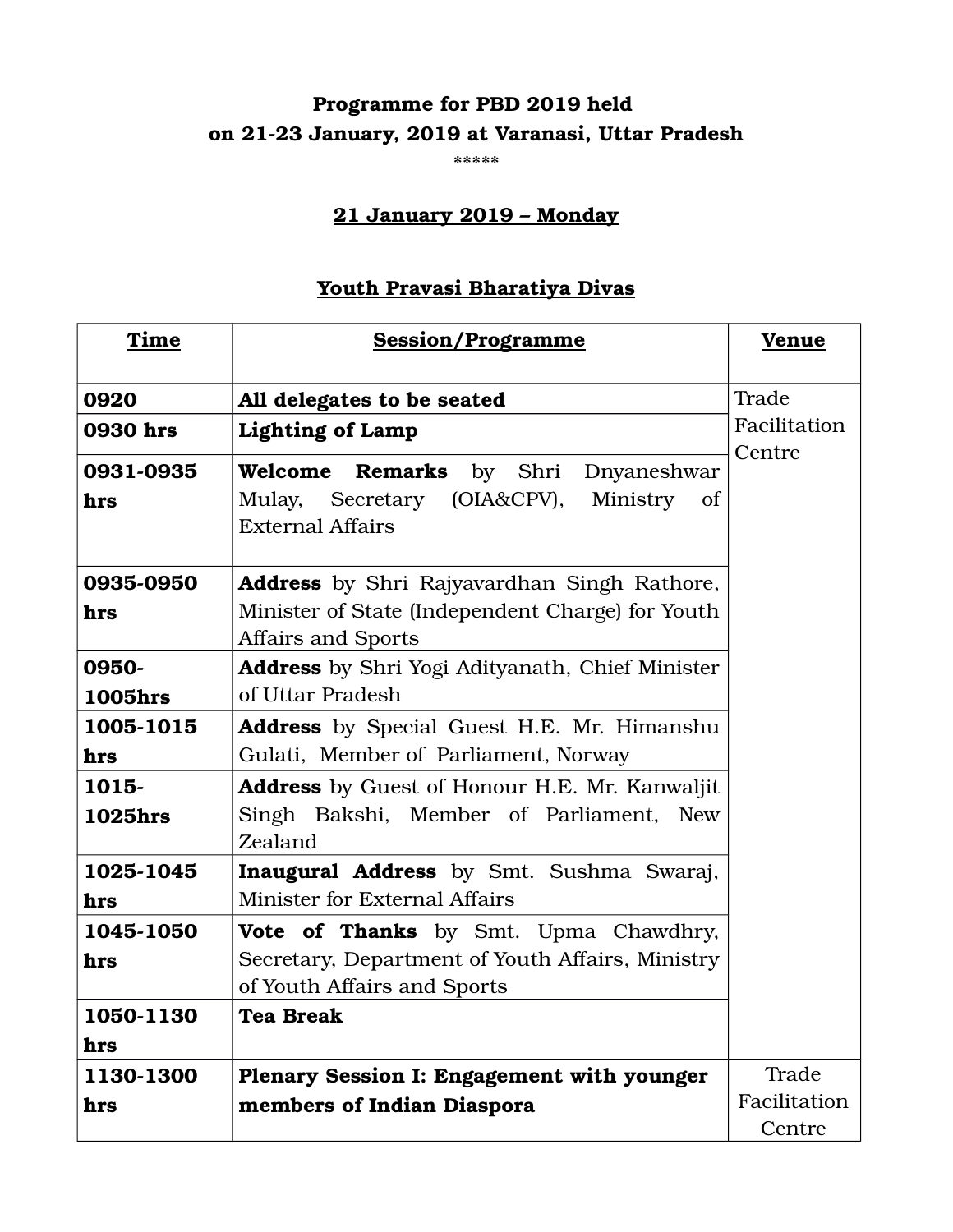|                | <b>Session Coordinator:</b> Shri Raveesh Kumar, JS<br>(XP)                        |              |
|----------------|-----------------------------------------------------------------------------------|--------------|
|                | Co-chair: Shri Rajyavardhan Singh Rathore,<br><b>MOS</b> (Youth Affairs & Sports) |              |
| 1300-1400      | <b>Lunch hosted by</b> Shri Rajyavardhan Singh                                    | Trade        |
| hrs            | Rathore, Minister of State (Independent Charge)                                   | Facilitation |
|                | for Youth Affairs and Sports                                                      | Centre       |
| 1400-          | Uttar Pradesh PBD (Simultaneous event)                                            |              |
| <b>1800hrs</b> |                                                                                   | Trade        |
|                |                                                                                   | Facilitation |
|                |                                                                                   | Centre       |
| 1430-2100      | Visit of Youth PBD Participants to BHU for                                        | <b>BHU</b>   |
| hrs            | interaction                                                                       |              |
|                |                                                                                   |              |
| 1800-1900      | <b>Cultural programme</b> (Showcasing dance and                                   | Trade        |
| hrs            | music of UP)                                                                      | Facilitation |
|                |                                                                                   | Centre       |
| 1930 hrs       | <b>Dinner</b> – hosted by Shri Yogi Adityanath, Chief                             | Trade        |
|                | Minister of UP                                                                    | Facilitation |
|                |                                                                                   | Centre       |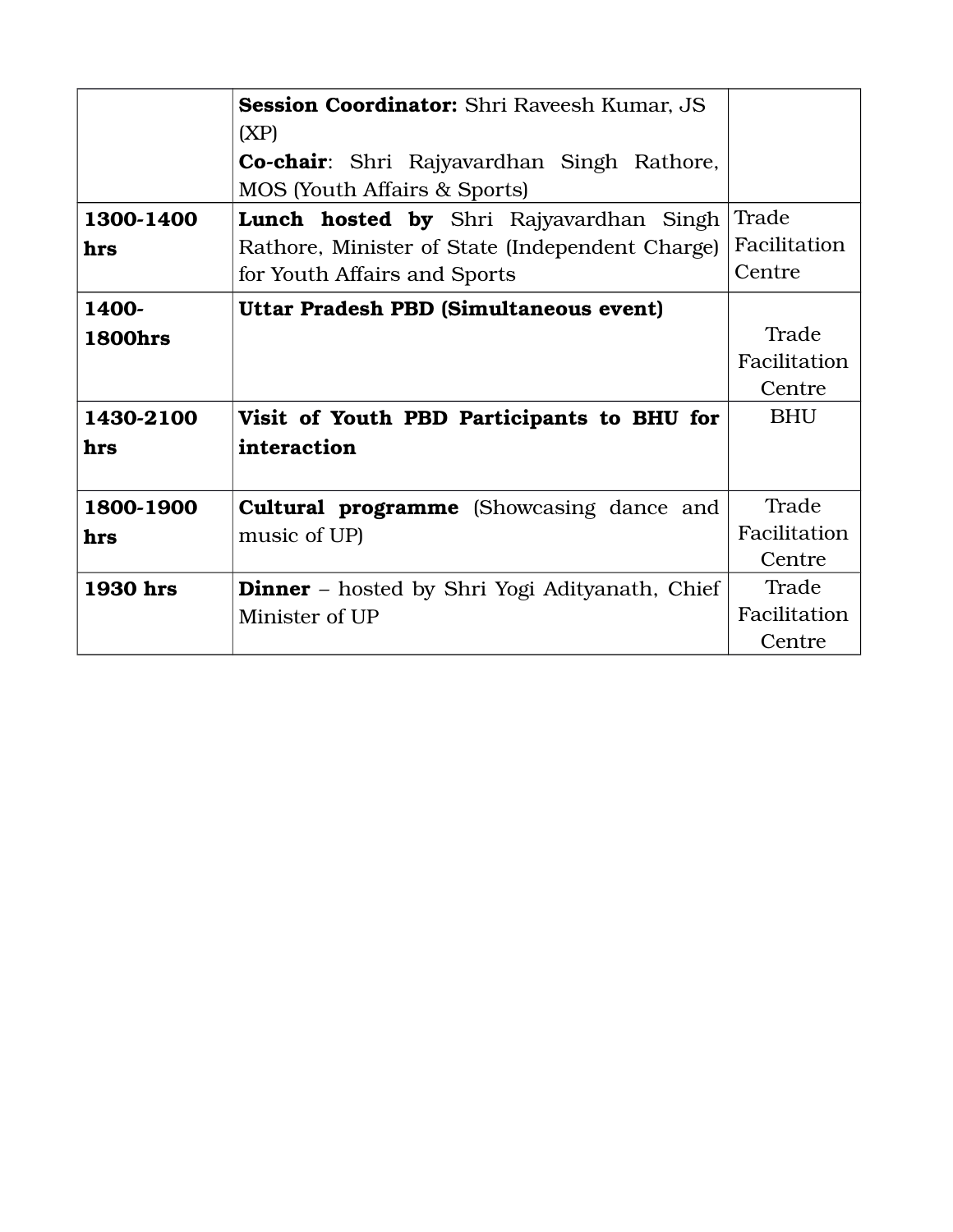### **22 January 2019 - Tuesday**

## *Inauguration of 15th Pravasi Bhartiya Divas Convention 2019*

| Time            | <b>Session/Programme</b>                              | <b>Venue</b> |
|-----------------|-------------------------------------------------------|--------------|
| <b>1000 hrs</b> | All delegates to be seated                            |              |
| <b>1020 hrs</b> | Arrival of Shri Narendra Modi, Prime Minister of      |              |
|                 | India                                                 |              |
| 1025-1029 hrs   | Theme song by Artists from All India Radio 4          |              |
|                 | Mins $(3.45)$                                         |              |
| 1030-1035 hrs   | <b>Address</b> by Smt. Sushma Swaraj, Minister for    |              |
|                 | <b>External Affairs</b>                               |              |
| 1035-1040 hrs   | <b>Address</b> by Shri Yogi Adityanath Chief Minister |              |
|                 | of Uttar Pradesh                                      |              |
| 1040-1055 hrs   | Keynote Address by H.E. Shri Pravind                  |              |
|                 | Jugnauth, Prime Minister of Mauritius                 |              |
| 1055-1105 hrs   | "Bharat Ko Janiye Quiz" Award ceremony &              |              |
|                 | group photo                                           |              |
| 1105-1145 hrs   | <b>Address</b> by Shri Narendra Modi, Prime Minister  |              |
|                 | of India                                              | Stadium      |
| 1145 hrs        | Vote of Thanks by Gen. (Dr.) V.K. Singh,              |              |
|                 | Minister of State for External Affairs                |              |
| 1150 hrs        | Prime Minister's Movement to Lounge                   |              |
|                 |                                                       |              |
| 1155 hrs        | Chief Guest, Mr. Pravind Jugnauth's Movement          |              |
|                 | to Lounge                                             |              |
| 1200-1220 hrs   | <b>Bilateral Meeting</b>                              |              |
|                 |                                                       |              |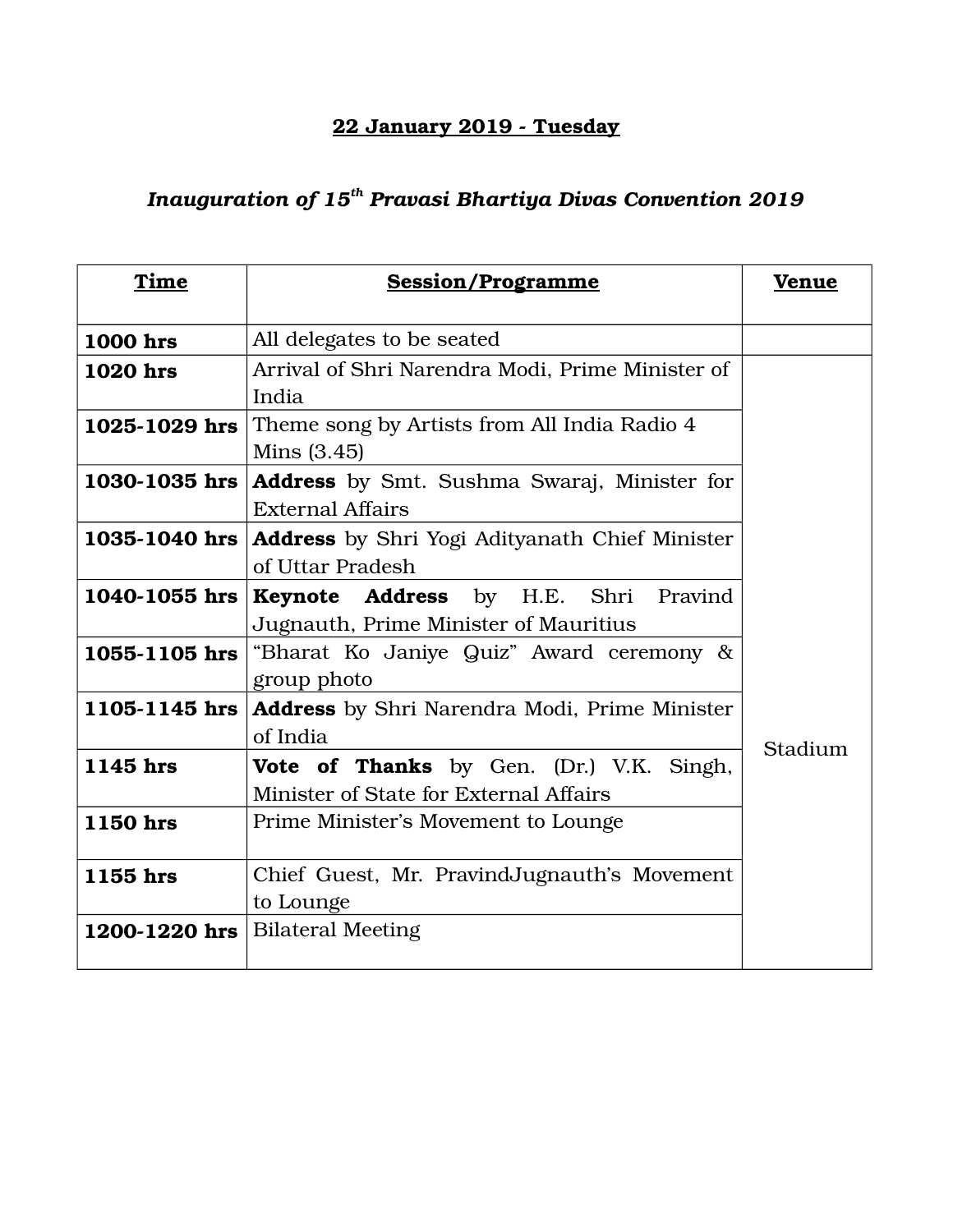| 1220-1300 hrs   | Photo-op session, with following groups of                            |              |
|-----------------|-----------------------------------------------------------------------|--------------|
|                 | Pravasis.                                                             |              |
|                 |                                                                       |              |
|                 | 1220-1223 - Ministers/MPs from Malaysia                               |              |
|                 | 1223-1226 - Minister from Fiji                                        |              |
|                 | 1226-1229 - MP from Norway                                            |              |
|                 | 1229-1231 - MP from New Zealand                                       |              |
|                 | 1231-1234 - MP from European Parliament                               |              |
|                 | 1334-1237 - GOPIO International                                       |              |
|                 | 1237-1240 - GOPIO Malaysia                                            |              |
|                 | 1240-1243 - Indian People's Forum, Dubai                              |              |
|                 | 1243-1246 - Indians in Dubai<br>1246-1249 - Mauritius PIO             |              |
|                 | 1249-1251 - PIOCCI                                                    |              |
|                 | 1251-1254 - PBD Secretariat-Malaysian Govt.                           |              |
| 1300-1430 hrs   |                                                                       |              |
|                 | <b>Lunch</b> hosted by Shri Narendra Modi, Prime<br>Minister of India |              |
| 1200 - 1430     | <b>Lunch</b> for delegates                                            | <b>TFC</b>   |
| hrs             |                                                                       |              |
| 1500-1630 hrs   | Plenary Session II: Role of India Diaspora in                         | Trade        |
|                 | capacity building for affordable solar power                          | Facilitation |
|                 | Session Coordinator: Shri G.                                          | Centre       |
|                 | Balasubramanian, JS (EW)                                              |              |
| 1630-1645 hrs   | <b>Tea Break</b>                                                      |              |
| 1645-1815 hrs   | Plenary Session III: Giving back to India:                            | Trade        |
|                 | <b>Opportunities and Challenges</b>                                   | Facilitation |
|                 | Session Coordinator: Shri Manoj K Bharti,                             | Centre       |
|                 | AS(ED)                                                                |              |
|                 | <b>Co-chair:</b> Smt. Sushma Swaraj, External Affairs                 |              |
|                 | Minister                                                              |              |
| 1900-2030 hrs   | <b>Cultural Programme</b> (Organised by Indian                        | Stadium      |
|                 |                                                                       |              |
|                 | <b>Council for Cultural</b><br>Relations)                             |              |
| <b>2030</b> hrs | hosted by Smt. Sushma<br><b>Dinner</b><br>Swaraj,                     | Stadium      |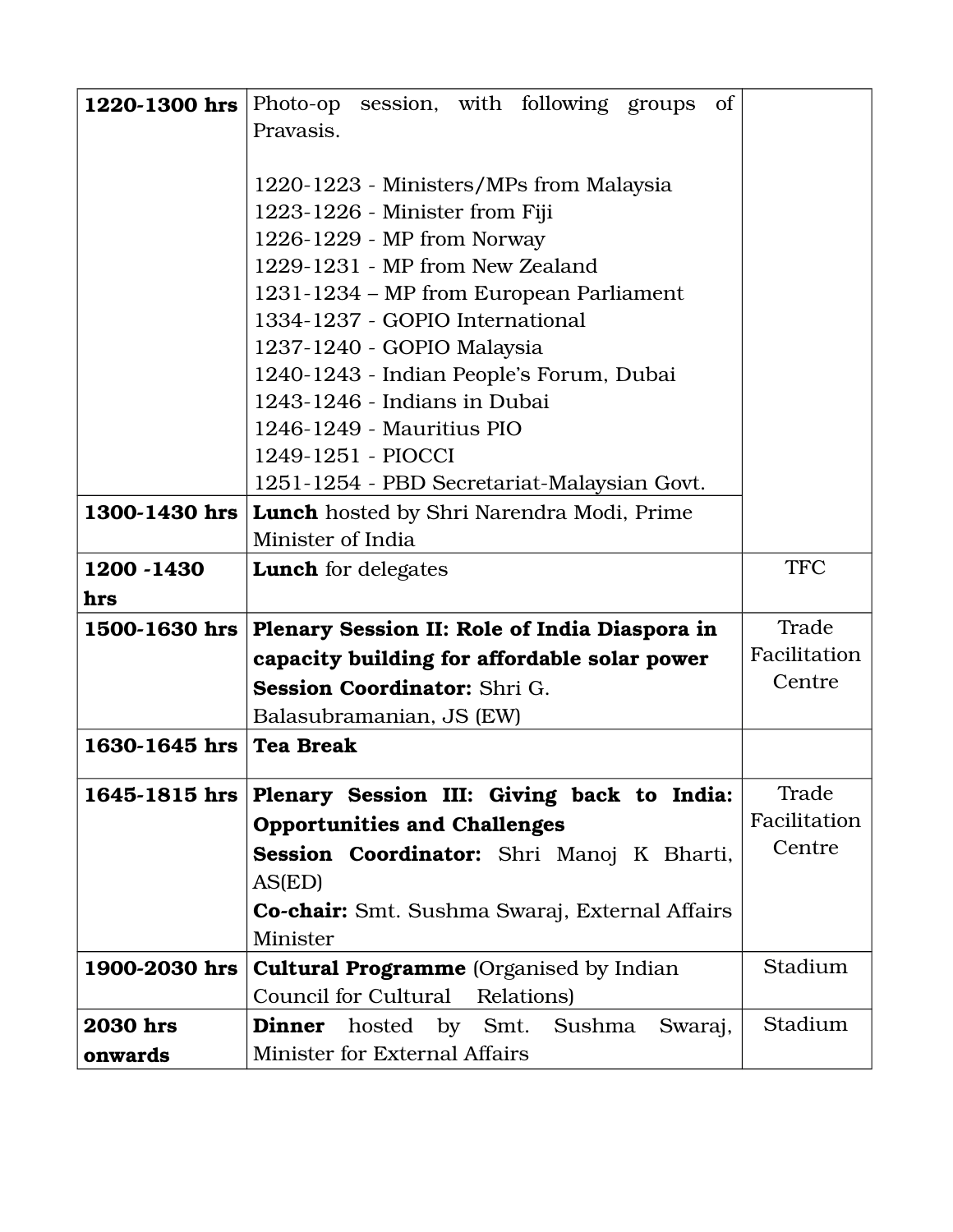#### **23 January 2019 - Wednesday**

# *15th Pravasi Bhartiya Divas Convention*

| Time      | <b>Session/Programme</b>                         | <b>Venue</b> |
|-----------|--------------------------------------------------|--------------|
| 0900-1015 | <b>Plenary Session IV: Indian Community</b>      |              |
| hrs       | Organizations working for Indian nationals       |              |
|           | in distressed situation                          |              |
|           | <b>Session Coordinator:</b> Shri Amit Narang, JS |              |
|           | (CPV)                                            |              |
| 1015-1030 | <b>Tea Break</b>                                 |              |
| hrs       |                                                  |              |
| 1030-1145 | Plenary Session V: Role of Indian Diaspora in    |              |
| hrs       | capacity building for affordable waste           |              |
|           | management                                       | Trade        |
|           | Session Coordinator: Shri Manoj K Bharti,        | Facilitation |
|           | AS(ED)                                           | Centre       |
|           | Co-chair: Sushree Uma Bharati, MDW&S             |              |
|           |                                                  |              |
| 1200-1315 | Plenary Session VI: Indian Diaspora's role in    |              |
| hrs       | capacity building of Artificial Intelligence in  |              |
|           | India                                            |              |
|           | <b>Session Coordinator:</b> Shri Upender Singh   |              |
|           | Rawat, JS (EG&IT)                                |              |
|           | Co-chair: Shri Ravi Shankar Prasad, MEITY        |              |
| 1330-1445 | <b>Lunch</b> hosted by Shri Ram Naik, Hon'ble    |              |
| hrs       | Governor of UP                                   |              |
| 1500-1615 | <b>Plenary Session VII: Developing cyber</b>     |              |
| hrs       | capacity of India                                |              |
|           | <b>Sesson Coordinator:</b> Shri Upender Singh    |              |
|           | Rawat, JS (EG&IT)                                |              |
|           | Co-chair: Shri Ravi Shankar Prasad, MEITY&       |              |
|           | Law & Justice                                    |              |